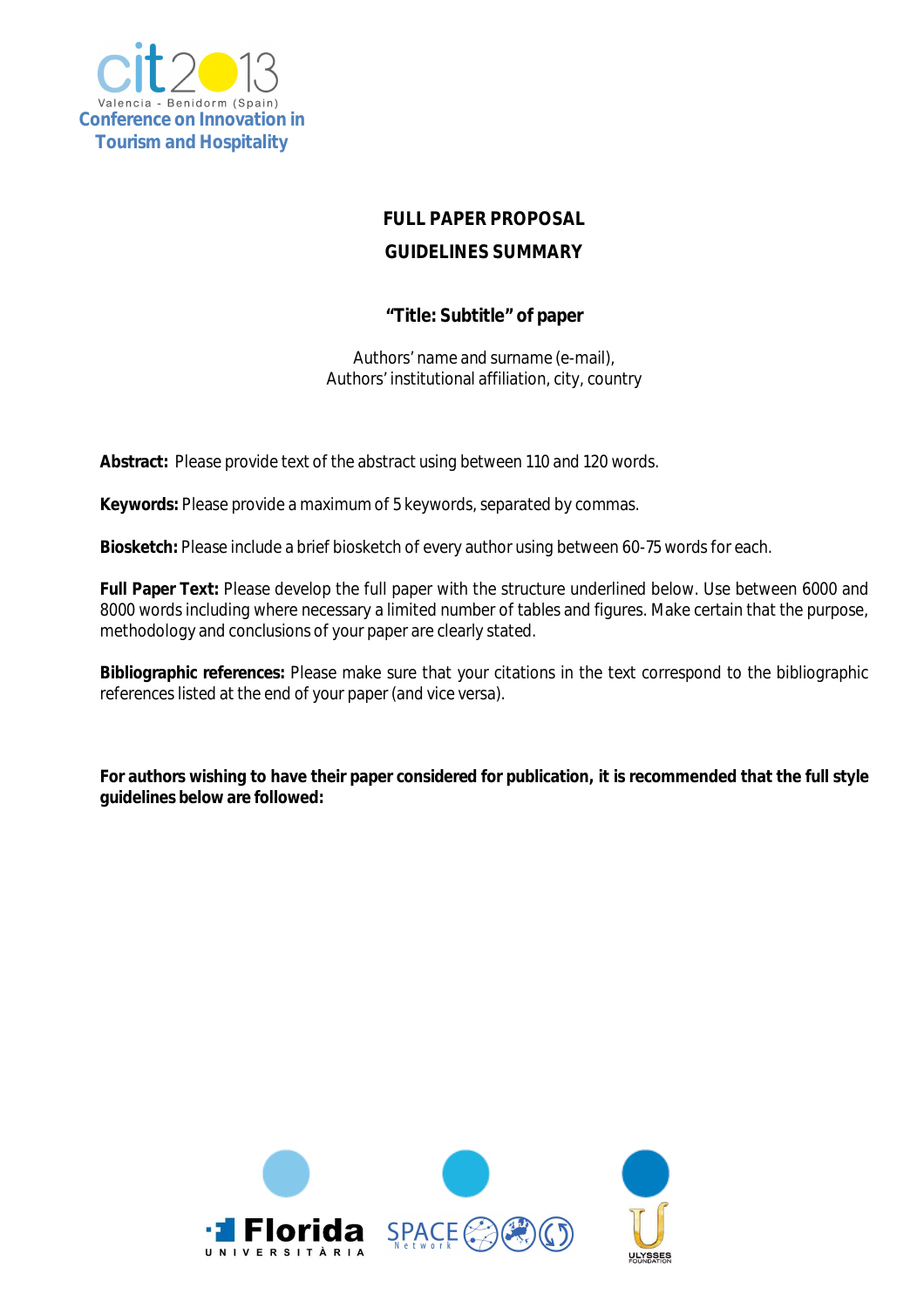

## **Style Requirements** (Adapted from *Annals of Tourism Research*)

**Length of paper**: 6,000 to 8,000 words plus references, tables, graphs and charts

**Font:** Times New Roman, 12 pt, double spaced.

## **THE FIRST PAGE**

## **PAPER TITLE**

 The chapter title needs be short. It can be two title lines (all in UPPER CASE), each containing a maximum of 26 characters (including blank spaces), with no word hyphenated from the first to the second line.

It is also possible to opt for the "title: subtitle" format. That is, THE TITLE ALL IN UPPER CASE: The Subtitle in Lower Case. In this instance, the subtitle line can contain 30 characters (including blank spaces).

#### **AUTHOR'S NAME**

• Right under the paper title, the name of the author appears in one line, followed by the name of his/her institution and country on the next line.

Same format for additional authors.

#### **ABSTRACT**

- The abstract should be between 110 and 120 words, including keywords.
- Please limit keywords to five, and avoid using obvious ones such as "tourism" or "wellness".

#### **BIOSKETCH**

 The biosketch should include the name(s), the postal/email address of the first author, and a very brief statement about the research interest(s) of the author(s). Its length should be between 60 and 75 words for each author.

 Note: To insure anonymity, name(s) and biosketch(es) of the author(s) will be deleted by the editors if the paper is selected to be sent to a panel of outside referees.

## **THE PAPER**

The paper should be made up of three distinct parts: the introduction, the main body --including (i) state of the matter; (ii) methodology; and (iii) case studied-- and the conclusion, followed by references, tables, and figures, as outlined below.

#### **THE INTRODUCTION SECTION**

- The heading for this section is simply INTRODUCTION (IN UPPER CASE).
- The purpose of this section is to set the stage for the main discussion.

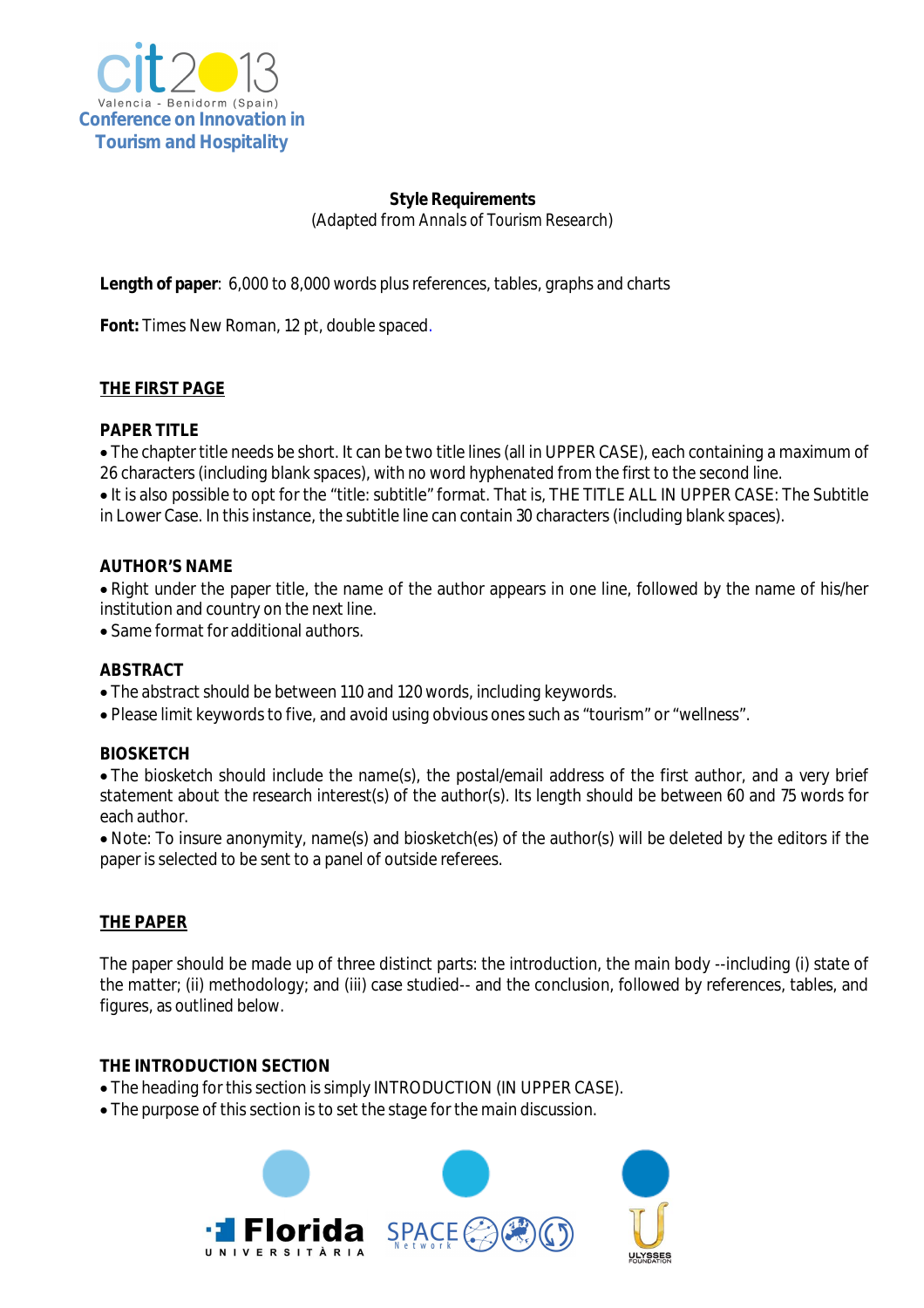

• We prefer that this section ends by stating the purpose of the paper, but without outlining what sequentially will follow.

 If the introduction is short, it appears as one undivided piece. A long introduction of more than 1,500 words can be subdivided. In such a case, the subtitles are in *Title Case Format* (in italics, but not bold*)*. Example:

**INTRODUCTION** (this is a Level 1 heading)

*Subheading in Italics* (this is a Level 2 heading

*Next Subheading in Italics* (another Level 2 heading)

*Et cetera* (but **no** Level 3 headings can be accommodated in INTRODUCTION)

## **THE MAIN SECTION**

 This is the main body of the paper, headed with a section heading capturing the theme/scope/nature of the paper, ALL IN UPPER CASE. Often this heading is somewhat similar to the chapter title itself.

• Its opening discussion begins immediately after the section heading (without a Level 2 subheading intervening). This should include a literature review on the topic so that the paper contains a documentation of work-to-date in the topic area. NB As much as possible, please use present tense (not past tense) for the literature review.

 The study methodology, if applicable, is then introduced, titled with a Level 2 heading: *Study Methods* (in italics)*.*

 Then the paper proceeds to discuss the study findings and their theoretical and practical applications. The discussion in this section is *Subtitled as Appropriate* (again in a Level 2 heading, in italics).

• In general, this is how this discussion section is headed/subheaded:

**THEMATICALLY APPROPRIATE HEADING** (this is the Level 1 heading, in all cap letters, not bold)

*Subheading in Italics* (this is a Level 2 heading, *in italics*, not bold)

*Subheading in Italics. Et cetera* (again a Level 2 heading, *in italics*, not bold)

All subheadings (Level 2) appear in the same fashion, with no further distinction/variation allowed.

If any of the above (Level 2) subheaded parts must in turn be subdivided, then this format should be used:

*Subheading in Italics* (Level 2)

This begins with one or more paragraphs of discussion . . . and then next levels' subheadings are introduced:

*Sub-subheading in Italics.* The concept of carrying capacity suggests that in the case of . . . . NB This is a run-on subheading; that is, the text begins on the same line as its Level 3 heading. Short sections of one or two paragraphs should not have sub-headings or sub-subheadings.

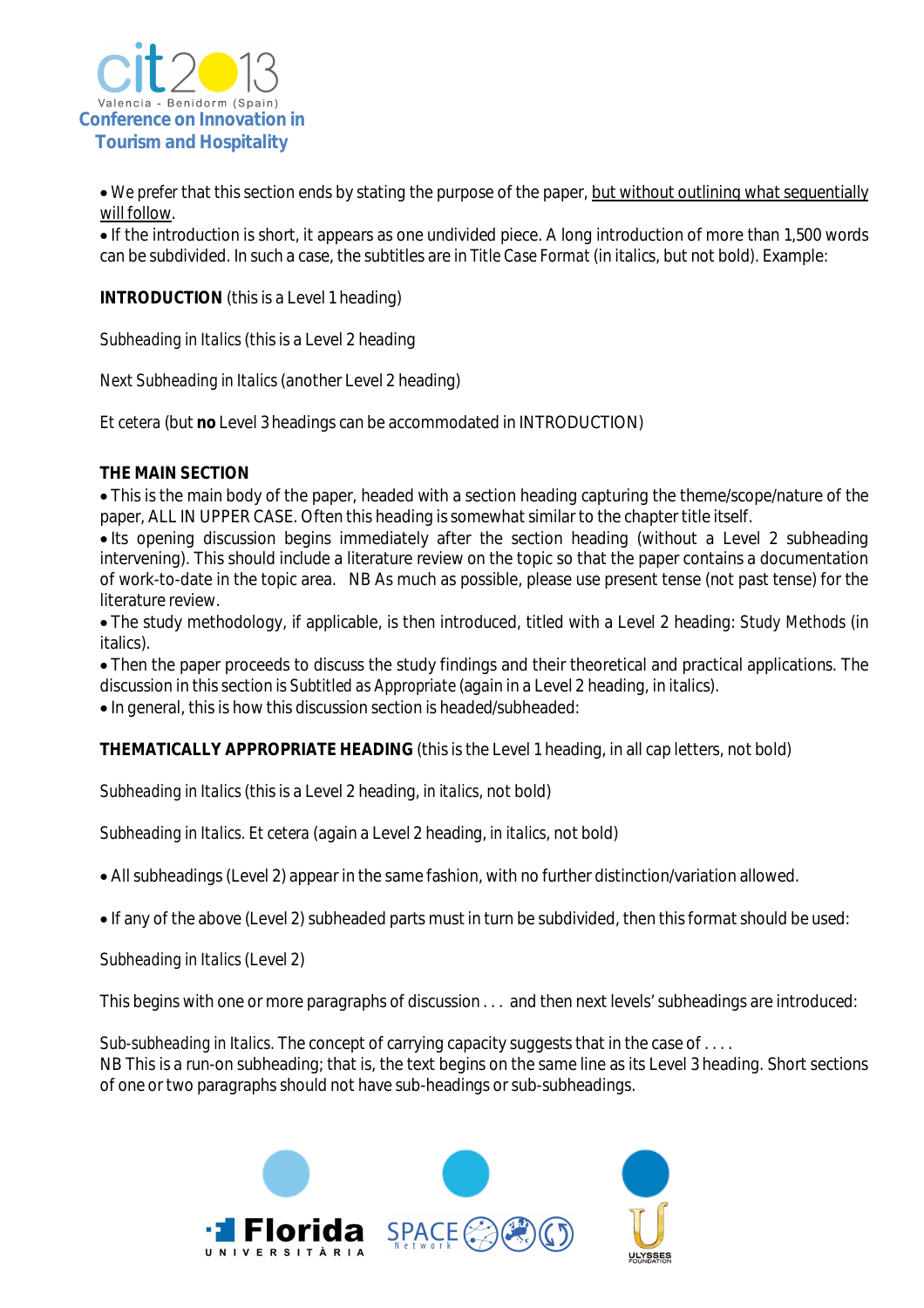

## **THE CONCLUSION SECTION**

 This section, headed simply CONCLUSION (a Level 1 heading), can begin with a restatement of the research problem, followed by a summary of the research conducted and the findings.

• It then proceeds to make concluding remarks, offering insightful comments on the research theme, commenting on the contributions that the study makes to the formation of knowledge in this field, even also suggesting research gaps and themes/challenges in years ahead.

 To do justice to the paper, this section should not be limited to one or two paragraphs. Its significance/contribution deserves to be insightfully featured here, including remarks which had they been added to the earlier sections would have been premature.

 If the CONCLUSION section is longer than 1,000 words (an average length), one may choose to subdivide it into appropriate *Subheadings in Italics*, similar to the INTRODUCTION format, above.

#### **ACKNOWLEDGMENTS**

To protect the anonymity of the review process, acknowledgments will be deleted from the paper when it is sent to referees. If eventually accepted for publication, appropriate format will be suggested at that point.

#### **TABLES AND FIGURES**

 Each table (single space) or figure appears on a separate sheet at the end of the paper, with all illustrations considered as Figures (not charts, diagrams, or exhibitions)*.*

 Both tables and figures are identified with Arabic numerals, followed with a very brief one-line descriptive title (about 10 words). Example:

Table 1. Tourist Arrivals and Wellness Expenditures (1995-2005)

NB The title appears above the table.

Figure 1. The Study Area in the Caribbean

NB The title appears under the figure, with any footnotes of explanation placed above the title, but in smaller font point size. Examine a recent issue of *Annals of Tourism Research* for Table and Figure formats.

 The data in tables should be presented in columns with non-significant decimal places omitted. All table columns must have extremely brief headings.

 Clean and uncrowded tables and figures are sought. Notes and comments, including references, are incorporated in the paper text, where the table or figure is first mentioned. If any remain, they are "telegraphically" footnoted, using alphabetic superscripts (not asterisks). References, if not already in the text, take this format: ª(Smith 2006:207). All such references are also included fully in the Reference list. Tables and figures generated by the author need not be sourced. Proof of permission to reproduce previously published material must be supplied with the paper.

 Tables should not be boxed and girded. No vertical bars can be added and the use of horizontal bars should be limited to 3 or 4, to mark the table heading and its end. See recent issues of *Annals*for examples.

 Figures should be in "camera ready" or "ready-to-go" format suitable for reproduction without retouching. No figures (or tables) can be larger than one page, preferably ½ pages or less in size. All lettering, graph lines, and points on graphs should be sufficiently large to permit reproduction.

 When essential, we can consider to publish photographs (preferably black and white), to be submitted electronically at the end of the paper.

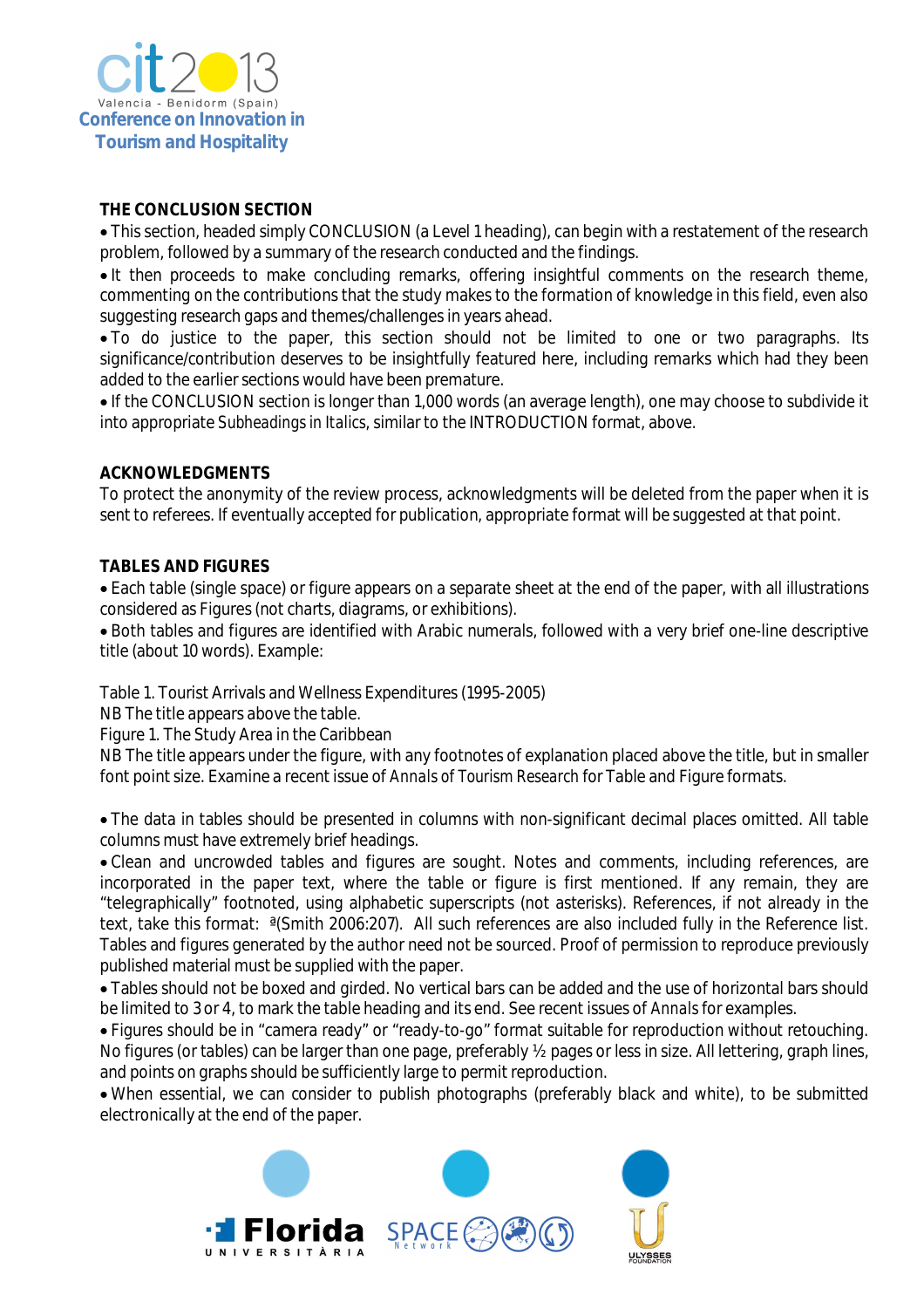

 NB Only very few tables and figures (preferably, less than five in total) central to the discussion can be accommodated. The rest, including those with limited value/data, should be deleted and instead their essence incorporated into the body of the text. All tables and figures (including photos) must appear in "portrait", not "landscape", format.

### **TEXTUAL CITATIONS**

The format for making references in the text is as follows:

Single reference: . . . Smith (2005) suggests that . . . . Or it is argued that . . . . (Smith 2006).

 Multiple references: . . . . (Cohen 2006; Harrison 1999, 2005; Wilkinson 2006). Please note that authors in this situation appear in alphabetical order (also note the use of punctuation and spacing).

 Using specific points from a paper, including direct quotations or referring to a given part of it: . . . . (Dann 2004:45-46). This reference appears at the end of the quotation. Please note that there is no space between the colon and the page numbers.

• Longer quotations (50 words or longer) appear indented on both margins, ending with the reference: ... (2004:37).

 Multi-author sources, when cited first in the paper, should name all co-authors, for example (Smith, Brown, Johnson and Clark 2005); thereafter, the last name of the first author, followed with et al (Smith et al 2005). Please note that et al is not followed with a period.

 References to personal communication appear parenthetically: . . . (interview with the minister of tourism in 2006) and are not included in the reference list.

## **OTHER STYLE GUIDELINES**

 **Abbreviations/Acronyms:** These should be spelled on their first appearance. Example: . . . Travel and Tourism Research Association (TTRA). If this is going to be used a few times, then only the full name should be used (ie, avoid introducing acronyms which are used less than about five times in the whole text).

 **Terms:** Unfamiliar terms, especially those in foreign languages, should appear in *italics*, followed with their meaning in parenthesis. Example: …. *modiriyat* (management) …..

 **Third Person:** The entire paper must be written in the third person. The only exception is when the usage occurs in direct quotes.

 **Spelling:** For the sake of uniformity and consistency, English UK spelling should be used throughout the paper. Please utilize the Spell Check feature of the computer (click on that spelling option) to make sure that all deviations are corrected, even in direct quotations (unless the variation makes a difference in the discussion).

 **Itemization:** The use of bullets and numbers to list itemized points or statements should be avoided. If it is necessary to delineate certain highlights or points, then this can be worked out in a paragraph format: …. One, tourism…. implemented. Two, a search goal …. is understood. Three, ….

 **Euro:** All amounts, both in the text and in tables/figures, must be given in Euros; when important, their equivalents in other currencies may be added in parentheses.

**Numerals:** Numbers under 10 are spelled out, but all dollar amounts appear in Arabic numerals.

**Percentage:** Please use % after numbers (ie, 15%, not 15 percent).

 **Word Repeat:** Frequent use of keywords or pet words must be avoided. If the paper is dealing with "wellness tourism" it should be recognized that the reader knows that the paper is dealing with this subject. Such uses/repetitions must be carefully avoided.

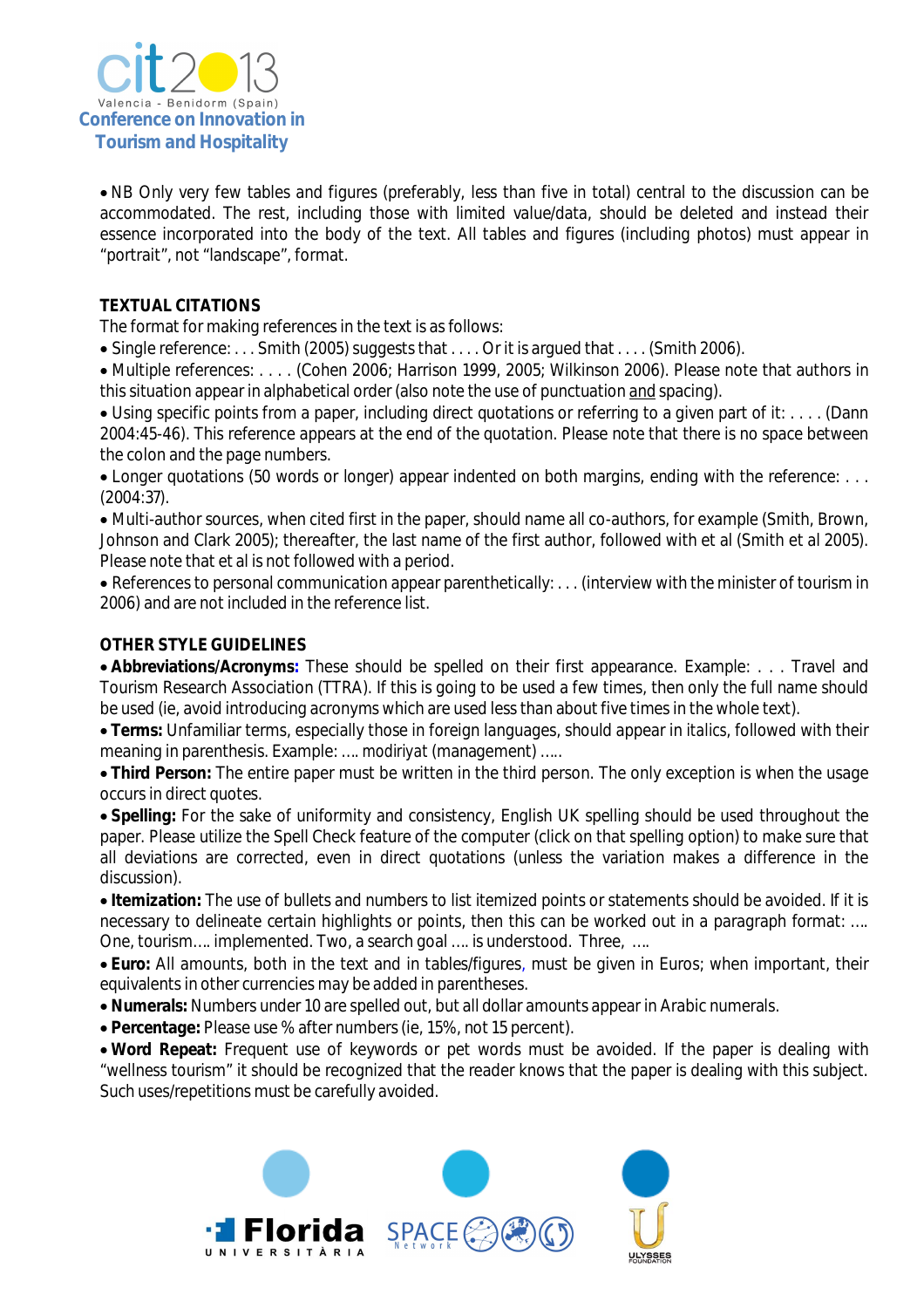

 **Tourism Terms:** Please use "tourist" when referring to the person (and please avoid using "traveler" and "visitor"—unless the article is defining and distinguishing among them) and use "tourism" when discussing the industry/phenomenon. "Travel" and "tourism" are not used synonymously.

 **Paragraphing:** Very long or very short paragraphs should be avoided (average length: 15 lines or 150 words).

 **Footnotes/endnotes/appendices:** Not used in this case. They must be omitted and their main points briefly stated in the text.

#### **REFERENCES**

The heading for this bibliographic list is simply REFERENCES, and is centred. All entries under this heading appear in alphabetic order of authors. Only references cited in the text are listed AND all references listed must be cited in the text. Reference lists of all papers are eventually consolidated by the volume editor into one and placed at the end when papers are published.

#### **Journal Articles**

Tribe, J.

2006 The Truth about Tourism. Annals of Tourism Research 32:360-381.

NB If a journal begins each of its issues with page 1, then please include issue number as well. Format: …Journal of Travel Research 36(3):35-38.

#### **Book Chapters**

Graburn, N.

 2001 Secular Ritual: A General Theory of Tourism. *In* Hosts and Guests Revisited, V. Smith and M Brent, eds., pp. 42-50. New York: Cognizant.

NB "*In"* appearing before the title of the book is in *italics*.

#### **Edited Books**

Smith, V., and M. Brent, eds. 2001 Hosts and Guests Revisited: Tourism Issues of the 21<sup>st</sup> Century. New York: Cognizant.

#### **More than one Contribution by the Same Author**

Pearce, D.

1995 Tourism Today: A Geographical Analysis (2<sup>nd</sup> ed.). Harlow: Longman. 1998 Tourism Development in Paris: Public Intervention. Annals of Tourism Research 25:457- 476.

NB If an author has two or more publications in the same year, they are distinguished by placing a, b, etc. after the year. For example, 1998a or 1998b, and they are referred to accordingly in the text.

#### **Theses**

Sheldon, P.

1984 Economics of Tour Packaging. PhD dissertation in economics, University of Hawaii, United States.

#### **Trade Publications/Newspapers**

Same as journal articles (with article title, volume number, etc., as above).